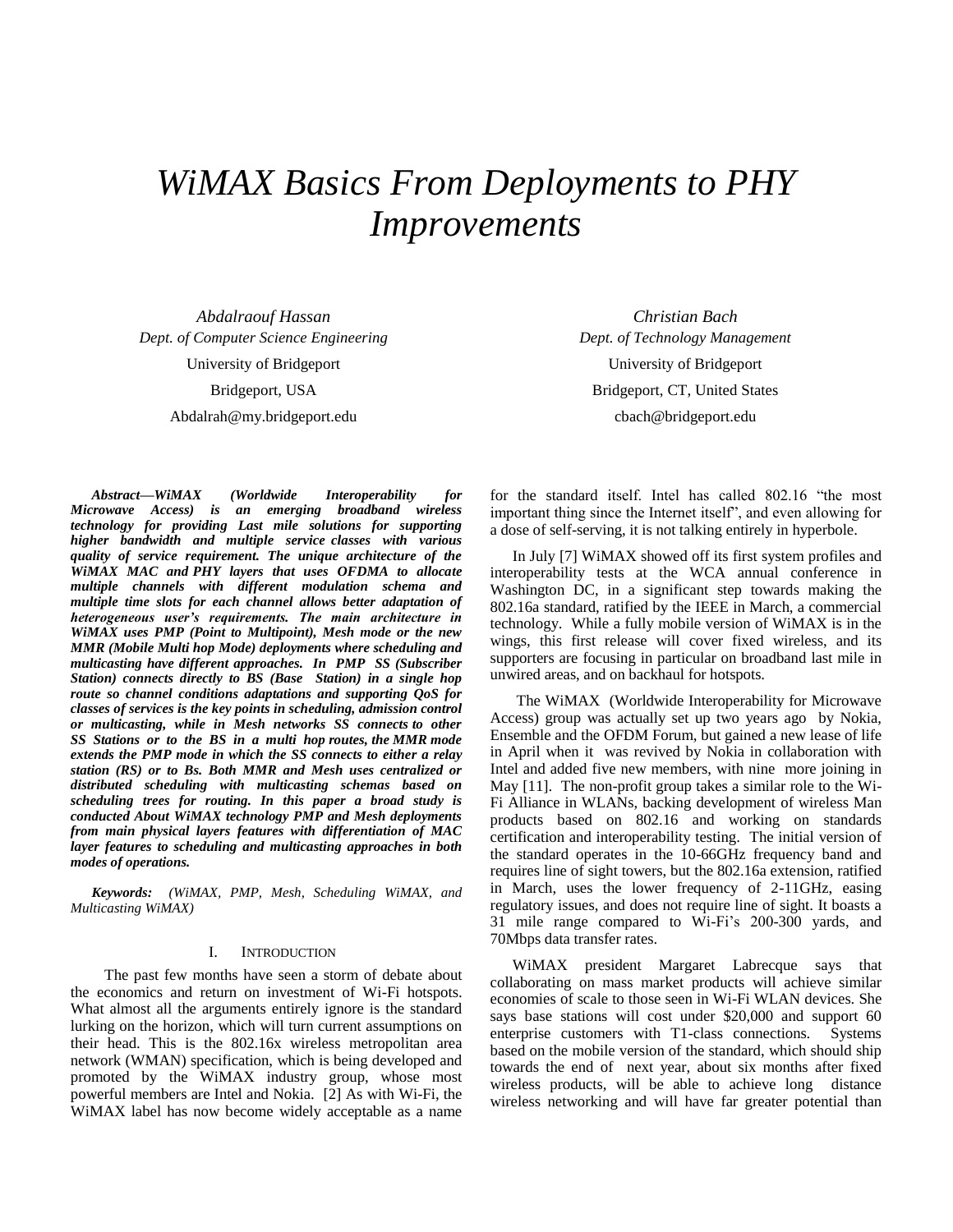Wi-Fi hotspots to provide ubiquitous coverage to rival that of the cellular network.

 WiMAX stands for Worldwide Interoperability for Microwave Access and is a wireless communication technology that delivers high speed Internet access to wide geographical areas. Additionally, this is used as the trade name in reference to IEEE 802.16 global standard [3]. Also it is an established standard on Broadband Wireless Access under fixed and mobile network.

 The purpose of WiMAX is to offer an access network that can supply a bigger coverage area with higher bandwidth than any currently available using the current wireless technologies like Wi-Fi and 3G. Regarding coverage, it has been developed, too, so as to provide a long range system that can cover a space of many miles. WiMAX has a service range of up to twenty or thirty miles, with fixed station broadband wireless access for as much as thirty miles and mobile station access for between three and ten miles.

#### II. WIMAX – NOT JUST ANOTHER STANDARD

 Broadband wireless access provides more capacity at lower cost than DSL or cable for extending the fiber networks and supporting multimedia and fast internet applications in the enterprise or home. But it has been held back by the lack of a standard, so that solutions have been based on proprietary, single-vendor efforts. Standardization through the IEEE 802.16 [4 ]specification raises the potential to:

- Stall wired broadband and makes wireless the key platform of the future
- Extend the range of Wi-Fi so that the myth of ubiquitous wireless can become a reality
- Provide an alternative or complement to 3G
- Provide an economically viable communications infrastructure for developing countries and mobile black spot regions in developed nations Markets for WiMAX

 The greatest media excitement about WiMAX has Centered on its potential mobility and its role as a backhaul or even replacement for public Wi-Fi. However, its initial raison d'etre and still its primary focus is on broadband fixed wireless access for homes and businesses. This sector is populated by a horde of mainly American niche players with expensive equipment using various versions of smart antennas, OFDM and sometimes meshes to provide often effective alternatives to wired communications [7][8]. ArrayComm, Alvarion, IP Wireless, Navini and Beamreach are high profile names, though the majority of these specialists will refocus their products around WiMAX .

 The greatest media excitement about WiMAX has centered on its potential mobility and its role as a backhaul or even replacement for public Wi-Fi. However, its initial raison d'etre and still its primary focus is on broadband fixed wireless access for homes and businesses.

 This sector is populated by a horde of mainly American niche players with expensive equipment using various versions of smart antennas, OFDM and sometimes meshes to provide often effective alternatives to wired communications. Array Comm. Alvarion, IP Wireless, Navini and Beam reach are high profile names, though the majority of these specialists will refocus their products around WiMAX in the coming year (see later chapter).

 Business users only 5 percent of commercial structures worldwide are served by fiber networks, the main method for the largest enterprises to access broadband, multimedia data services. In the wired world, these networks are extended to the business or residence via cable or DSL, both expensive options because of the infrastructure changes required. DSL typically operates at 128Kbps to 1.5Mbps and slower on the upstream. Enterprises can use WiMAX instead of T1 for about 10 percent of the cost, while SMEs can be offered fractional T1 services. Base stations will cost under \$20,000 and support 60 enterprise customers with T1-class connections. Last mile to the home A low cost alternative could end the wars between the cable and ADSL operators and really make the broadband home revolution happen

#### *A. Hotspots*

Wi-Fi hotspot operators may be able to build a spot for a few thousand dollars' worth of equipment, but then they need to anchor it to the public network, and this is normally done with expensive T1 or DSL. WiMAX backhaul could significantly reduce hotspot costs, although there is also the potential for Wi-Fi to be bypassed altogether by WiMAX 'hot zones' [9]. Remote regions The most lucrative market for the proprietary BWA vendors has been remote regions, especially in developing countries but also in rural areas of the US, where there is no wired or cellular infrastructure nor the will or cash to invest in building it. The main alternative to BWA in this market is satellite. Still early in its lifecycle – and potentially a powerful technology to integrate with WiMAX – satellite has severe limitations of upstream bandwidth, spectrum availability and also suffers from high latency.

### III. WIMAX STANDARDS

 In the last several years, the IEEE 802.16 working group has come up with many standards for WiMAX. The initial standard was introduced in 2001, endeavoring to establish communications in the 10–66 GHz frequency band along with line of sight requirements. Then IEEE 802.16a came out in 2003 to set forth more physical layer specifications for the 2– 11 GHz frequency band with non line of sight when (OFDM) Orthogonal division Multiplexing and mesh mode were inserted into the WiMAX. Those two standards were revised some more in 2004 (IEEE 802.16-2004) [4]. The IEEE 802.16e standard has recently gained acceptance as the official mobile application standard as well.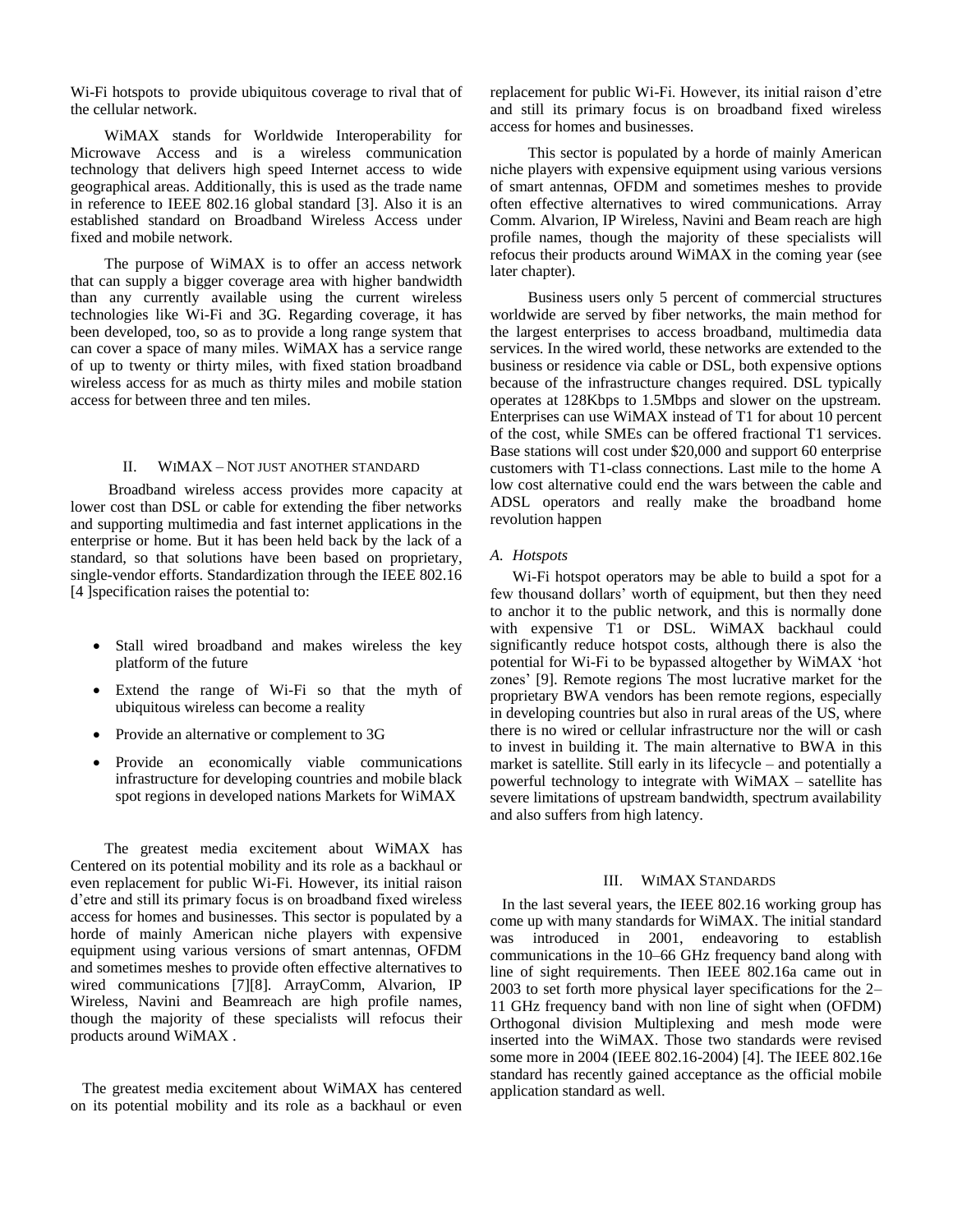## *A. PHY LAYER*

 WiMAX's physical layer is based on OFDM (orthogonal frequency division multiplexing) which is the transmission method of choice to operate high-speed data, video, and multimedia communications and it is employed by an assortment of valuable broadband systems, such as DSL, Wi-Fi, Digital Video Broadcast-Handheld (DVB-H), and Media FLO. OFDM offers an exquisite and professional approach to high data rate transmission in a non-line-of-sight or multipath radio setting[9][10].

 OFDM, or orthogonal frequency-division multiplexing, is a way digital data can be encoded using more than one frequency for transmission. OFDM is well suited for wideband digital communication, either wireless or over copper wires, and is employed in applications like digital television and audio broadcasting, DSL broadband internet access, wireless networks, as well as 4G mobile communications[15].

 Basically the same as coded OFDM (COFDM) and discrete multi-tone modulation (DMT), OFDM is a frequency-division multiplexing (FDM) mechanism employed as a digital multicarrier modulation technique. For carrying data, many orthogonal sub carrier signals are closely spaced. The data is partitioned into a number of parallel data streams or channels, one for every sub-carrier. Every sub-carrier is modulated with a traditional modulation mechanism (like quadrature amplitude modulation or phase-shift keying) at a low symbol rate, keeping total data rates very much like traditional single-carrier modulation mechanisms in the same bandwidth[13].

 There are three PHY alternatives for 802.16a: 1) an OFDM with 256 sub-carriers which is the only choice allowed by the ETSI in Europe, where the competing Hagerman standard will probably be subsumed by WiMAX; 2) OFDMA, with 2048 sub-carriers; and 3) a single carrier choice for vendors who believe they can solve multipath issues in this mode.

 It is nearly a certainty that OFDM is poised for preeminence in cellular and all other wireless technology, with the OFDM Forum, its voice in the industry, counted also among the WiMAX Forum's founding members[2].

### *B. MAC layer*

 The MAC layer's main purpose is to offer the interface between the physical layer and the upper transport layers. In addition, the MAC layer IEEE 802.16 has been created for broadband wireless access applications that are point-tomultipoint. There's only one competition for the permission to enter the network, and for that WiMAX MAC utilizes a scheduling algorithm that requires a subscriber station. Once entry to the network is approved, the base station gives the subscriber station an access slot[12][13]. Its time slot might get bigger or smaller but it always still belongs to the particular subscriber station and others can't use it. Besides maintaining stability in overload and over-subscription conditions, the scheduling algorithm has the capability for improved bandwidth efficiency. In addition, the scheduling algorithm lets the base station control Quality of Service (QoS) variables by balancing the time-slot assignments among the application requirements of the subscriber station[6].

## *C. Quality of Service (QoS)*

 QoS is the basic core of the IEEE 802.16e media access control (MAC) architecture. Operators can get optimal network performance with mobile WiMAX QoS features, depending upon what the service level of the user is and what kind of service, such as voice, video, or gaming, is being provided. Service flows are specified by the standard to represent fine, granular IP sessions or coarsely differentiated services code points to allow end-to-end IP based QoS [15]. Moreover, subchannelization and media access protocol (MAP) based signaling methods offer a flexible means on optimal scheduling of broadcast and uncast traffic on a frame-by-frame principle.

#### IV. WIMAX DEPLOYMENTS

 Mesh and standard PMP, as per the IEEE 802.16, are the two operating modes of WiMAX. The WiMAX PMP is a network whose purpose is to offer last mile accessibility to an ISP (broadband service provider) [8]. In 2001 PMP was the standard network for WiMAX. Fig.1a shows an instance of network topology in which the WiMAX network contains one BS and many SSs.

#### *A. Mesh mode*

The implication of mesh mode is that there must be networking such as multi hop ad hoc via SSs. An instance of a WiMAX mesh network is shown in Fig.1b. It is supposed that BS is capable of supporting access to the Internet; a relay station (RS) is a special kind of SS which can forward traffic flows to BSs or other RSs; and a mobile station (MS) is an SS which can go around the network. While mesh mode gained excessive interest from researchers, it failed to deploy in the real world as it supports only OFDM and does not work well with PMP with different frame structure as well as network entry procedure [11].

#### *B. PMP mode*

In contrast [6][7] to PMP mode, mesh mode can be quickly employed to set up infrastructure plus it is more flexible. Actually, a more common term for mesh mode, wireless mesh network has drawn considerable attention in the last several years. Right now various standard groups for the IEEE are trying to see how to provide wireless mesh support to personal area and local area networks, among others .

 Mesh [13][15] Mesh Mode is an alternative topology for subscriber-to-subscriber communication under non-line of sight 802.16a. In addition, it is added to the standards to permit overlapping, ad hoc networks in the unlicensed bands and widen the edges of the WMAN's range at little cost. Mesh support has lately been broadened into the licensed bands as well Mesh is a nice substitute for the more common NLOS,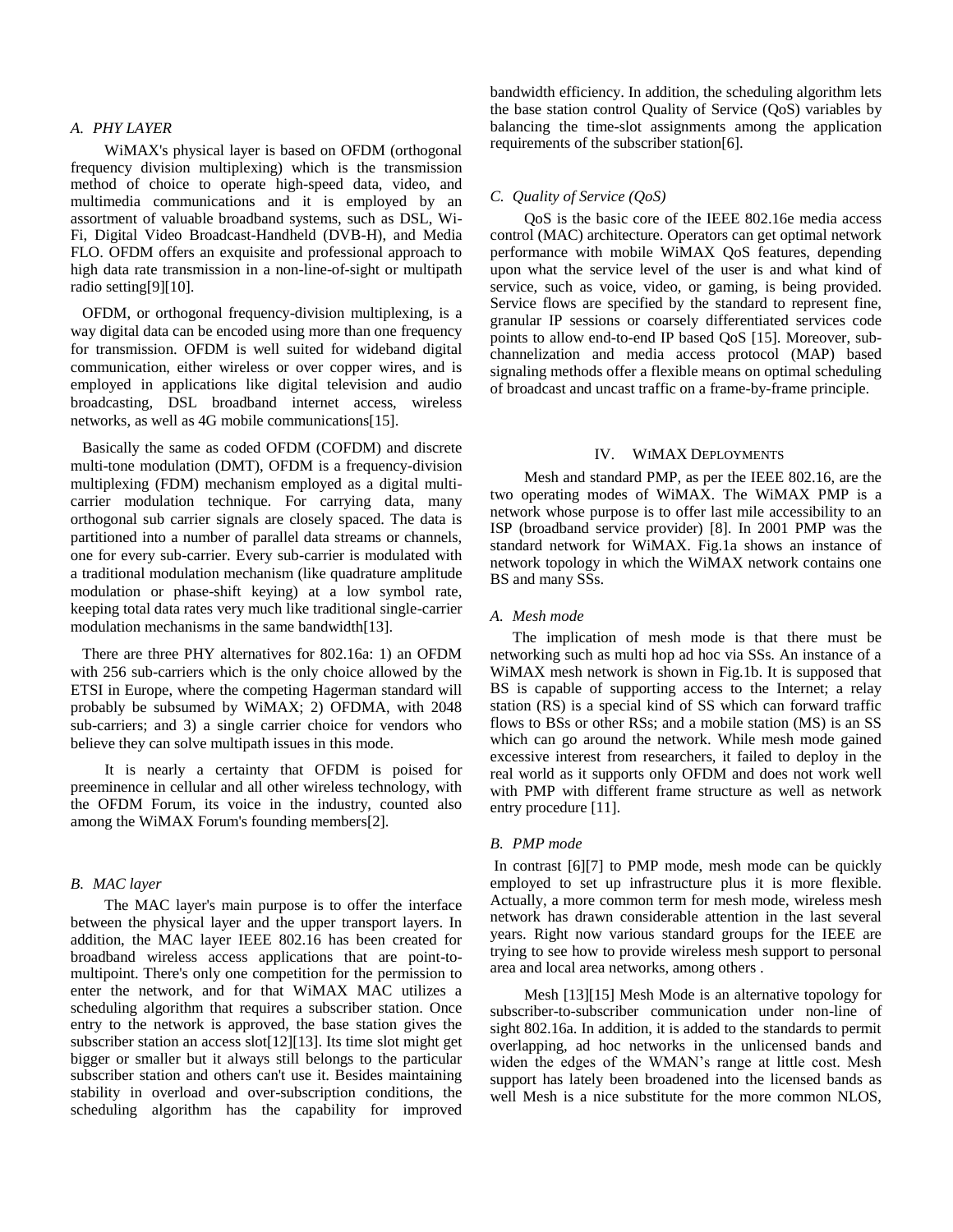even though it's topology and messaging are quite complex, because it is good at scaling and also addresses interference that comes from those who are license exempt. It lets a geographical area be densely seeded very affordably with WiMAX connections, allowing for strong communication possibilities because of the multiple paths that traffic can take (diagram following).



Figure 1. WiMAX network architectures: a) PMP mode: b) mesh mode.

*Figure 1, showing the wimax deployment or the heterogeneous network [2]*

 For a WiMAX network to be deployed effectively, two important issues need to be addressed regarding network layer design, and these are security as well as support of present and future applications [2].

## *C. Security*

 802.16 also contain sections on privacy and encryption: authentication with x.509 certificates and data encryption employing DES in CBC (cipher block chaining) mode with hooks specified for firmer algorithms such as AES.

 Since April when the WiMAX Forum was created, there has been increasing momentum gathering behind 802.16a and its standard has been progressing with amazing speed. Ensuring that WiMAX will be quickly adopted, continually improved, and will distinguish itself from the other mobile standards that have become politically charged will require forceful leadership. Thus far significant names have been absent from WiMAX [11] its earliest focus on last mile is shown by the preference of the group on fixed wireless, OFDM specialists (the 802.16 specification is found on an implementation of OFDM from Wi-Lan of Canada), instead of enterprise focused providers or mobile carriers.

 Some big vendors will roll the dice as always attempting to erect such market presence for their proprietary solutions as to bypass the industry standard – one example would be Motorola with its Canopy broadband fixed wireless platform. But those firms will join – Cisco being an important target – and meanwhile, the really remarkable feature of WiMAX has

been its clear aim and unity of purpose. Thus far, probably due to its somewhat small numbers, with the majority of them being little firms, it has stayed away from the complex politics and hidden agendas of most industry associations – albeit it comes at the cost of a direction which is greatly dominated by Intel and Nokia.

#### *D. Mobility*

 Mobile WiMAX technology provides optimized handover mechanisms with latencies under 50 ms to help make certain real-time applications like Voice over Internet Protocol (VoIP) are efficiently supported without a decline in service quality. Good security measures are maintained during handover because of flexible key management schemes that are in place[8].

 Spectral efficiency is necessary to provide support to complex user environments where there are hundreds of users per channel utilizing high bandwidths and a blend of continuous as well as burst traffic.

 IPv4, IPv6, Ethernet, and ATM, among others, can be transported by WiMAX, which can support with high quality many services at once.

Bandwidth on demand (frame by frame) Quality of Service:

 802.16's 'b' extension has to do with quality of service (QoS), which allows NLOS operation without excessive distortion of the signal due to buildings, weather and vehicles. In addition, traffic is prioritized smartly, by how urgent it is. Mechanisms in the Wireless MAN -- MAC offer differentiated QoS to take care of the different requirements of different applications. For example, low latency is required by voice and video although there is some error rate tolerated, although a lot of other data applications need to be free of errors although they can make allowances for latency [12]. The standard takes care of those various transmissions by employing suitable attributes in the MAC layer, which is more efficient than using layers of control above the MAC.

#### *E. Scalability*

 Scalable OFDMA (SOFDMA) is employed by mobile WiMAX technology which, as shown by the first Mobile WiMAX system profiles, can work in channel sizes of 5, 7, 8.75, and 10 MHz to conform with assorted spectrum allocations throughout the globe.

 Security [11] the latest state-of-the-art IEEE 802 wireless access system security features are adopted by mobile WiMAX technology. They encompass authentication based on Extensible Authentication Protocol

 (EAP), authenticated encryption established on Advanced Encryption Standard (AES), Cipher-based Message Authentication Code (CMAC), as well as control message protection methods found on Hashed Message Authentication Code (HMAC).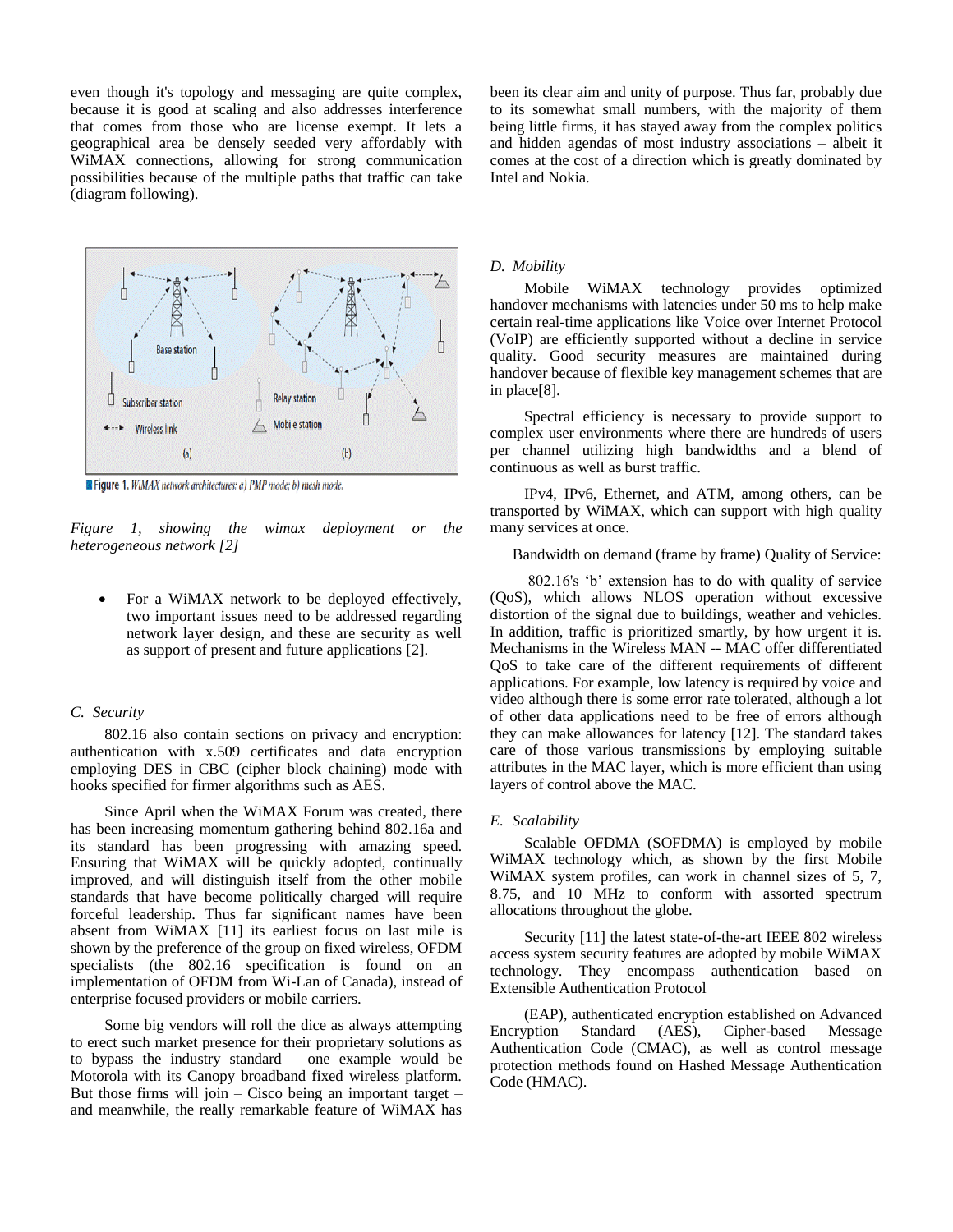The preferred spelling of the word "acknowledgment" in America is without an "e" after the "g". Avoid the stilted expression "one of us (R. B. G.) thanks ...". Instead, try "R. B. G. thanks..." [9].

#### V. PHY IMPROVEMENTS FOR 802.16E

 At the PHY level, the important technologies of 802.16e are OFDMA plus an enhanced version known as Scalable OFDMA (SOFDMA). A multicarrier modulation is employed by OFDMA with the carriers partitioned between the users to produce sub channels. The coding and modulation are adjusted individually for every sub channel, enabling channel optimization on a finer scale (instead of using the same parameters for the entire channel). This approach optimizes spectrum resource usage and improves indoor coverage by allocating a vigorous scheme (yet, with low rates) to weak links[5][6].

 In 802.16 OFDMA is an option for fixed access but isn't necessary to get its products certified. Still, OFDMA is needed in 802.16e instruments and a must for certification. An expansion of OFDMA is provided by SOFDMA, which feeds a number of subcarriers into a channel that has possible values of 128, 512, 1,024, and 2,048.

 Fixed broadband services are benefited by OFDMA and SOFDMA, too, since they allow carriers to more effectively allocate spectrum so that interference is reduced.

 Conversely, OFDMA [5] and SOFDMA, in comparison to OFDM, require a more complex installation and operation. As time goes on, there may be providers who deploy 802.16e networks in order to offer services to both fixed and mobile users. Moreover, a number of vendors have declared that their first 802.16 base stations can be upgraded to 802.16e via software.

 Manufacturers as well as those who set the standards have largely given the seal of approval to SOFDMA. Looking at the SOFDMA based Korean standard WiBro (Wireless Broadband) made a believer of the IEEE on SOFDMA's strengths. Wi Bro has operated together with 802.16e, and the devices of the two technologies will be interoperable. Plus, Intel has just reported that the chosen layer of PHY for both inside and mobile equipment will be SOFDMA [6].

#### **CONCLUSION**

 In this report we did some research on WiMax. We began by investigating a broad definition of WiMAX, then delineating the Standards of WiMAX and its architecture as sort forth by the IEEE 802.16 standard's work group. In addition, communication in the 10-66 GHZ frequency band was augmented by line of sight requirements.

 Following this, in the year 2003, IEEE 802.16 came out and provided more physical layer specifications for use by the 2-11 GHz frequency band in conjunction with non-line-ofsight. Simultaneously, use of the (OFDM) Orthogonal division

Multiplexing and the Mesh mode were introduced to the WiMAX. In the year 2004 we mulled over the notion of the Physical layer based on (OFDM).

 This is the chosen transmission scheme that enables highspeed data, video, and multimedia communications. This scheme is used by multiplicity of beneficial broadband system. Additionally, we considered the MAC layer which serves the purpose of providing an interface between the physical layer and the higher transport layers. Nevertheless, created for pointto-multipoint broadband wireless access applications, the IEEE 802.16 MAC layer attempts just one time to connect for the first time to the network. WiMAX MAC employs a scheduling algorithm for which the subscriber station requires.

 We looked at Quality of Services (QOS) as well, which is the basic foundation of the IEEE 802e media access control (MAC) architecture. In addition, we provide a short summary of the WiMAX Deployments and PMP as well as Mech mode. PMP network strives to handle last mile access to a broadband internet service provider ISP. Subscriber-to-subscriber communication is enabled by the non-line of sight 802.16a, which is an optional topology of mech mode. This research may be quite a good reference point for comprehending WiMAX technology so it was worthwhile mentioning its deployment and its challenges.

#### **REFERENCES**

- [1] Al-bzoor, M. and K. Elleithy (2011). "WiMAX basics from PHY layer to Scheduling and multicasting approaches." International Journal of Computer Science & Engineering Survey 2(1).
- [2] "WiMAX End-to-End Network Systems Architecture Stage 2: Architecture Tenets, Reference Model and Reference Points," WiMAX Forum, December, 2005.
- [3] M. Lee et al., "Emerging Standards for Wireless Mesh Technology," IEEE Wireless Commun., vol.13, no. 2, Apr. 2006, pp. 56–63.
- [4] IEEE 802.16-2004, "IEEE standard for Local and Metropolitan Area Networks — Part 16: Air Interface for Fixed Broadband Wireless Access Systems," Oct. 2004.
- [5] IEEE 802.16 Working Group 16: IEEE Standard for Metropolitan Area Networks, Part 16: Air Interface for Fixed and Mobile Broadband Wireless Systems - Multihop Relay Specification. IEEE 802.16's Relay Task Group 2008.
- [6] C. Nie, T. Korakis, S. Panwar, "A Multi-hop Polling Service with Bandwidth Request Aggregation in IEEE 802.16j Networks", Proceedings of IEEE VTC 2008, Marina Bay, Singapore, May 2008.
- [7] Abichar, Z.; Yanlin Peng; Chang, J.M.; WiMax: The Emergence of Wireless Broadband. IEEE journal, Volume 8, Issue 4, July-Aug. 2006 Page(s):44 – 48.
- [8] Fourty, N.; Val, T.; Wei, A.; A WiMAX Physical Layer Use for Emergency Audio Communications. WIMOB 2009. IEEE International Conference on 12-14 Oct. 2009 Page(s):435 – 440.
- [9] Loutfi Nuaymi, WiMAX: Technology for Broadband Wireless Access. John Wiley and Sons, Chichester, England, 2007.
- [10] H. Shetiya and V. Sharma. Algorithms for routing and centralized scheduling to provide QoS in IEEE 802.16 mesh networks. ACM workshop on WirelessMultimedia Networking and Performance Modelling, October 2005.
- [11] Aymen Belghith and Loutfi Nuaymi, "Comparison of WiMAX scheduling algorithms and proposals for the rtPS QoS class", 14th European Wireless 2008, EW2008, pages 1-6, Prague, Czech Republic, 22-25 June.
- [12] H. Wei, S. Ganguly, R. Izmailov. Interference-Aware IEEE 802.16 WiMax Mesh Networks. in Proceedings of 61st IEEE Vehicular